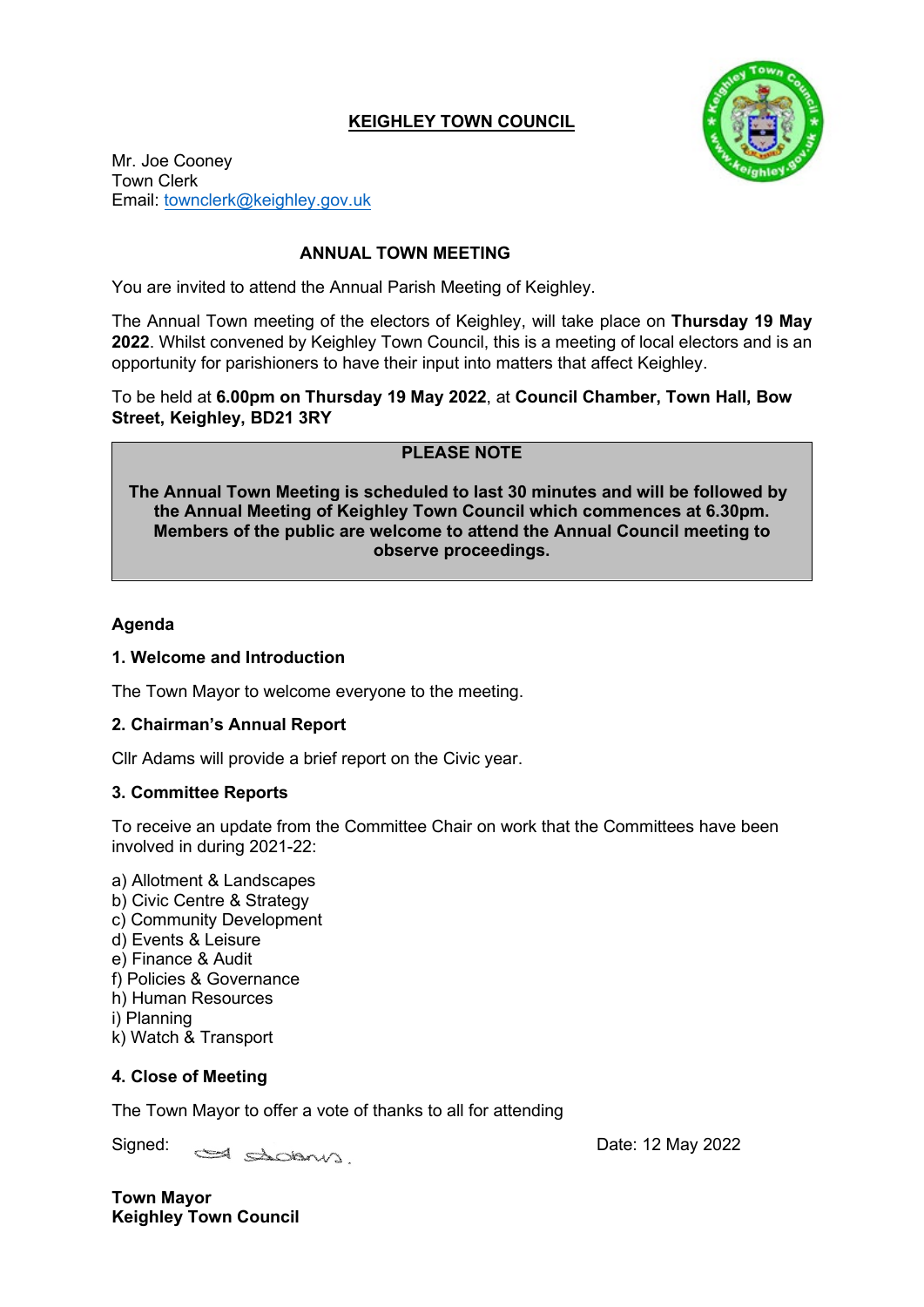

# **KEIGHLEY TOWN COUNCIL**

Minutes of the Annual Town Meeting of Electors held at Keighley Town Council, Civic Centre, North Street, Keighley, BD21 3RZ on Thursday 13 May 2021, 6pm.

**Present**: Councillors: P Corkindale – Town Mayor J Adams – Deputy Mayor M Walker M Westerman C Graham

### **Chairman's Annual Report**

The Town Mayor Cllr Corkindale provided an overview of the Council's activities throughout the last 12 months. The Town Mayor paid tribute to everyone who've helped and supported the community throughout the Coronavirus pandemic.

The Town Mayor provided an overview of the last year, including;

- Capt. Tom Freeman of Keighley and his homecoming
- Town Council response to Covid-19
- Grants distributed £65,000 including Ward Development Grants. Everything from tidying up overgrown flower beds, to Counselling Services
- Supporting Project 6 to access the Acceleration Fund to develop their community gardens
- Hosting of virtual Remembrance Sunday
- Christmas hampers and activity packs for 150 of the most isolated people in our community
- Lobbying BMDC to retain the former grammar school site as green public open space
- Developed and approved a new 3 year Town Plan
- At least 15,000 trees planted across Keighley
- Negotiations on going with BMDC re Town Hall Square and Church Green
- Developed a Climate Change Action Plan
- Secured funding as part of the CLLD programme to support those residents furthest from the jobs market and help them back into training and/or employment
- Responded to consultations by the Environment Agency re the incinerator and to BMDC Local Plan
- Remarketing the Civic Centre as a function venue
- Fully let office space within the Civic Centre
- Supporting new trustees in the hope of reopening the Police Museum
- Establishing the Downstairs Project in the Civic Centre to provide a flexible community space
- Installing at least 12 new benches in the Town Hall Square
- Working with Laycock Village Trust to establish a book exchange in a phone box
- Goose Eye phone box turned into a free seed exchange
- Allotment photo competition
- Keighleygraphic competition, images of Keighley turned into postcards
- Improving communication with residents via social media and the development of enewsletter